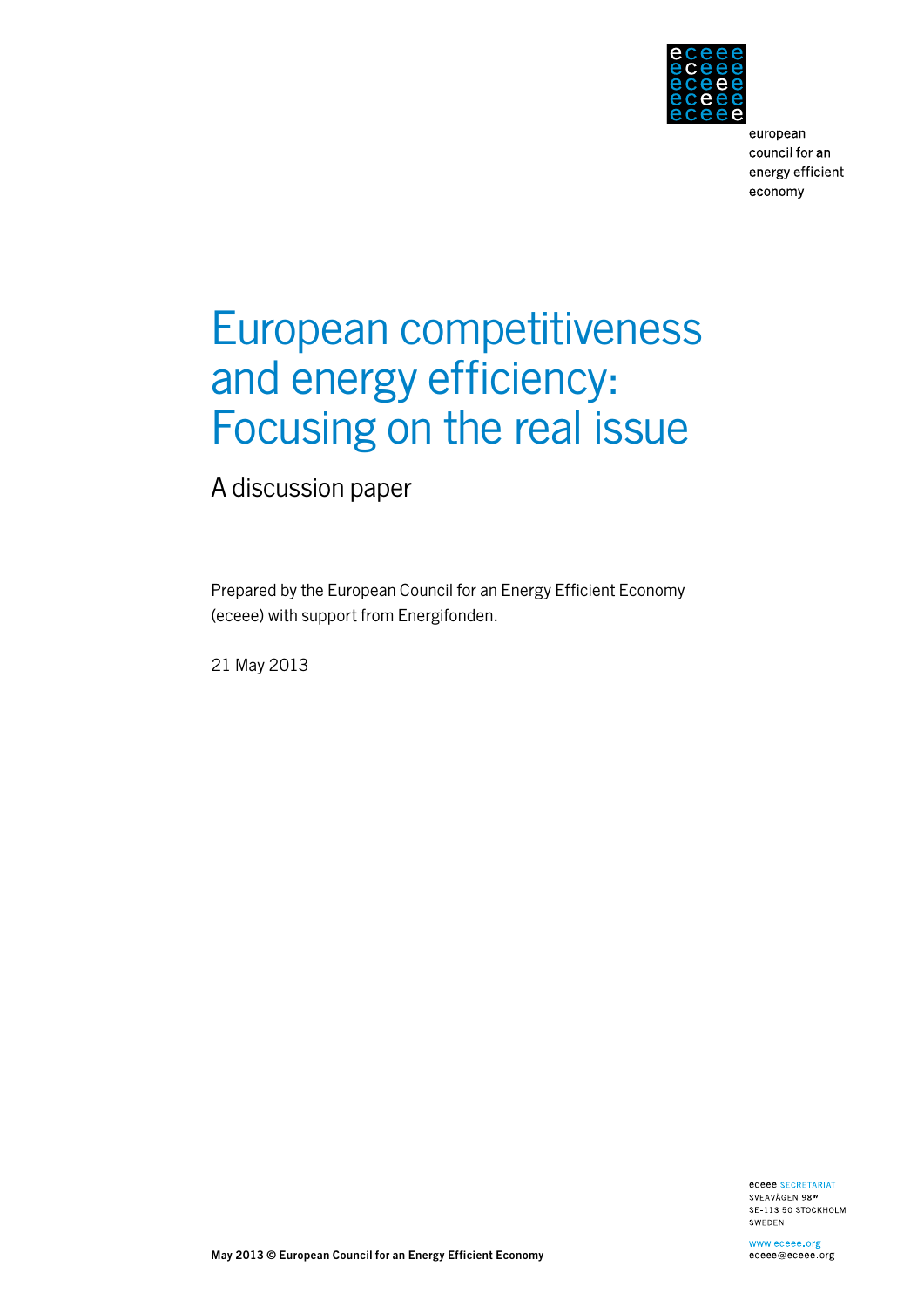

## European competitiveness and energy efficiency: Focusing on the real issue

*A discussion paper, 21 May 2013*

## Table of Contents

The views expressed in this discussion paper do not necessarily represent the views of the European Council for an Energy Efficient Economy.

May 2013 © European Council for an Energy Efficient Economy

**eceee SECRETARIAT** SVEAVÄGEN 98<sup>IV</sup> SE-113 50 STOCKHOLM SWEDEN

www.eceee.org eceee@eceee.org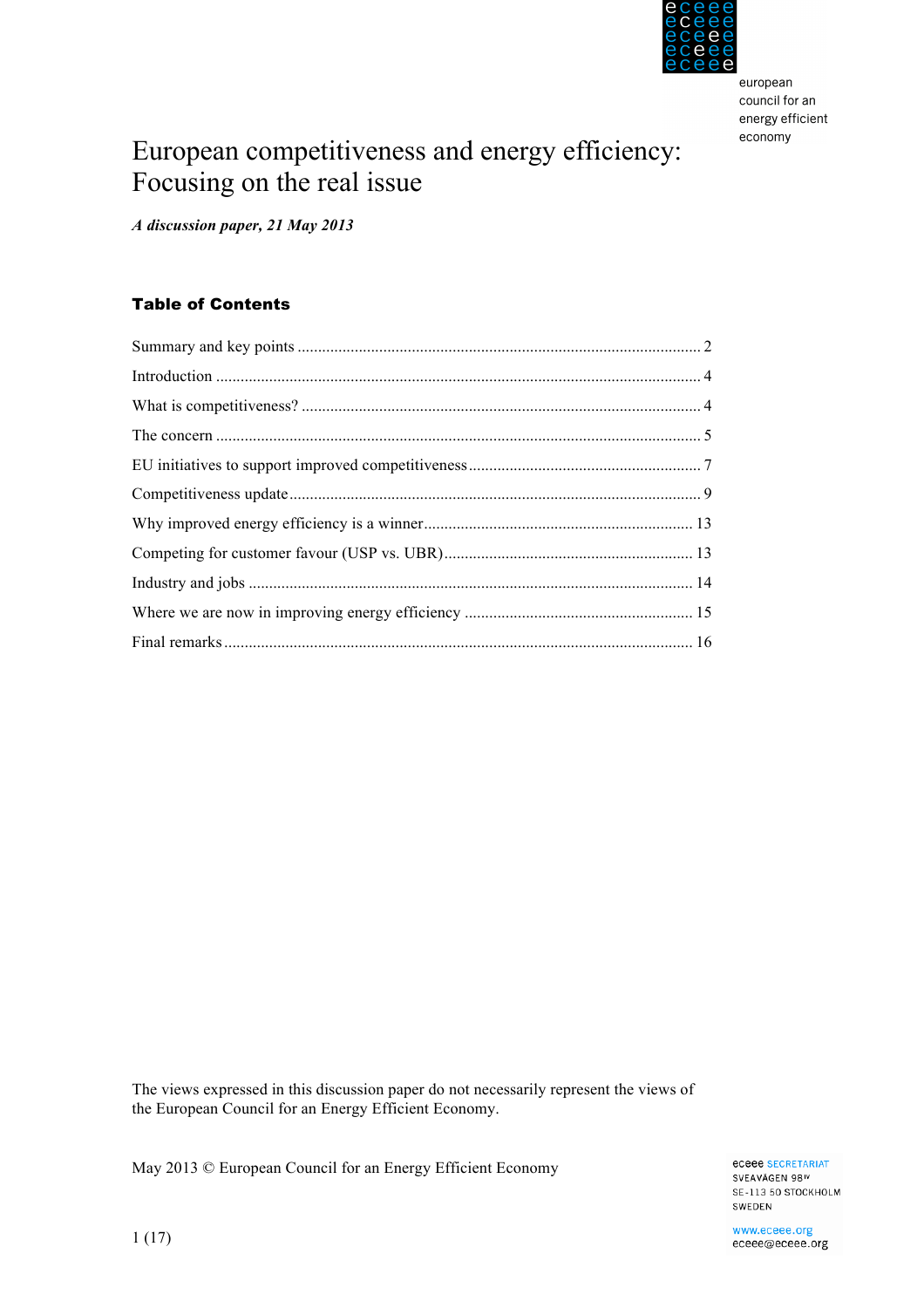

## Summary and key points

The debate on the competitiveness of Europe seems to have started on the wrong foot. In a Council paper, "Energy challenges and policy ", that is intended to guide the discussion of the European Council May 22, it is repeatedly mentioned that energy prices in Europe are high and it is even stated that the lower gas prices in the US "erode" the competitiveness of European industry. This is a gross exaggeration, in addition to being quite misleading.

Firstly, it is important to realise that, while energy costs may be a problem, energy prices are not necessarily the cause of high costs – on the contrary. Application of energy efficiency reduces the volume of energy used and since costs are the product of price and volume, energy efficiency mitigates accordingly the disadvantage that higher prices may have.

It is well documented both in European studies and in those of the International Energy Agency that there is a huge potential for cost-efficient reduction of energy use even in the short term and even with existing technologies. So, the first response to high costs (in particular when they are induced by high prices) should be vigorous application of energy efficiency.

Secondly, it should be remembered that when industries in different parts of the world compete, energy price is only one component and production factor. Still, looking only at the energy supply companies in various parts of the world, they also have to face generation and distribution problems with e.g. black-outs and risks for disturbances from external factors, in addition to increasing environmental constraints. A higher price for the input of energy can and almost invariably will be offset by higher security of supply and less exposure to risks.

Thirdly, competitiveness is to a considerable degree an issue of quality rather than of price for the products. European industry should not to any large extent compete with low-priced products. Focusing on price competition rather than innovation and high quality when Europe tries to get out of a long and deep financial crisis might be the worst thing that our governments could do to their industry!

Energy efficiency will work in a number of important ways to boost the competitiveness of Europe. It will (A) in the short term, help solve the cost problems; and (B) in the longer term, it will lay the foundation for innovation and establishment of a new and invigorated industry for both sustainable energy services and for high quality products for rapidly changing domestic and global markets.

In addition to and as a consequence of these investments in energy efficiency, (C) the improved labour productivity, increased competitiveness and larger market shares will lead to higher economic growth, lower public sector payments for unemployment benefits, and higher net VAT and income tax receipts. This will significantly strengthen national budgets and help retire the current often-overwhelming public debt in many EU member States.<sup>1</sup>

It is, however, well known that energy efficiency, in spite of its known and obvious advantages, is still a "hard sell". There are many reasons for this and it is very positive that the EU has begun to address several of them. Financing, business models, certification, labelling, performance requirement design – the European Union has already taken several important initiatives to boost energy efficiency.

 $<sup>1</sup>$  This chain of macro-economic events is well illustrated in the building renovation sector, which represents</sup> 40% of EU energy consumption, where ambitious energy cost reductions are calculated to lead to public sector budget improvements of 128 billion euro between now and 2017. Multiple benefits of investing in energy efficient renovation of buildings – Impact on Public Finances, p.21. Copenhagen Economics, October 2012.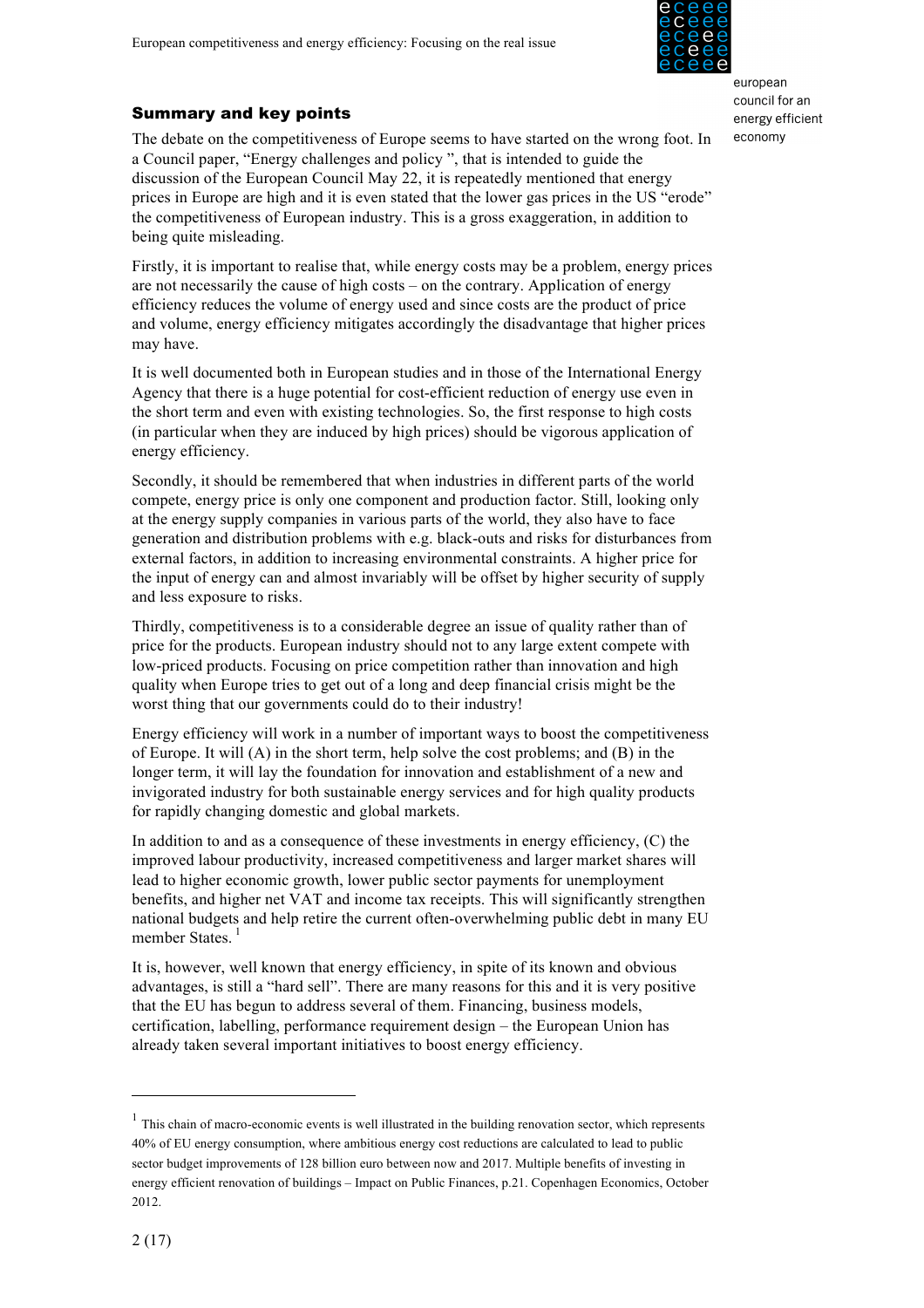

The biggest remaining problem is probably that energy efficiency can be achieved in so many ways, requiring so many individual decisions, and that it will take some time to make all the changes in a building or an industry. Energy efficiency is not difficult but it is complicated! Energy management (in a general sense) has to be developed in many forms and for many purposes.

The many benefits of energy efficiency need to be made more visible, more understandable and more quantified. All the co-benefits, both macro- and microeconomic, private and well as societal, need to be part of the argument. They are sometimes resulting in what some people call rebound, which is acceptable, as long as there is some additional benefit, and the overall result is still a reduction of energy use compared to what would otherwise have been the case.

There is also a need to better understand the customer/user perspective. The traditional perspective is to assume that the consumer is rational and will eventually make the choice of energy efficiency. Experience is, however, not encouraging for such beliefs. It is therefore important to also make use of regulations and minimum performance requirements, as well as behavioural economics to find out how campaigns and technology should be designed. But also to make better use of behavioural sciences to understand how habits are formed, how cultures are developed, how needs are created and satisfied, and if, how and when these can and should be changed.

A strategic framework for increasing the competitiveness of Europe should be:

- 1. Map out and harvest the existing cost-effective potential for energy efficiency, based on life-cycle costing analysis. This will reduce the bills and costs for energy for enterprises as well as individual consumers, and take the pressure off the problem of import dependency and uncertainty about future price increases;
- 2. Develop the methodology for implementation of energy efficiency in programmes that encourage new business models, smarter systems and a more holistic approach in dealing with the market and the customers. Behavioural economics is a key element;
- 3. In this process, to ensure that technologies and applications for appliances, equipment design engineering, and systems development are put in place and made fit for penetrating global markets while meeting domestic market needs, with European industry as leaders. This leadership concerns innovation, as well as understanding the needs of the users of the services provided by energy and energyrelated products;
- 4. Fine-tune these activities for a roll out of distributed generation with renewables in smart grids, as well as full regard to passive technologies; and
- 5. Position Europe as a market leader in sustainable energy and resource efficiency for the long haul.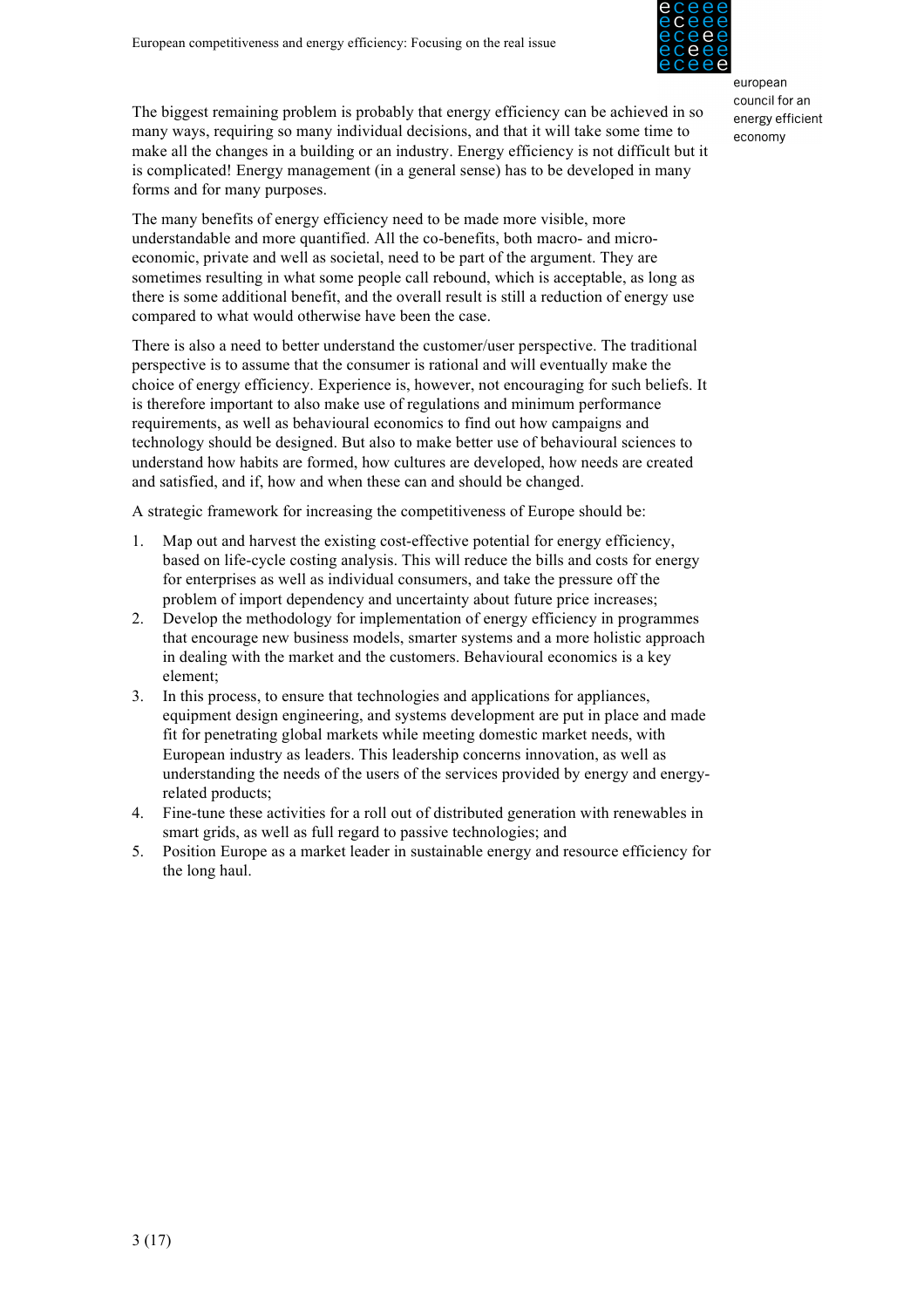

## Introduction

Economies have to deal within dynamic contexts. To name but a few, there is the need to confront changing business cycles, national and international policy priorities, evolving trade conditions (including exchange rates and trade barriers), introduction of new technologies, and changing consumer preferences. Energy issues are certainly part of that dynamic context.

The situation is much different in 2013 from what it was ten years ago. The current financial crisis that started in 2007-2008 is taking its toll on most economies as a whole and on business and consumer confidence. Projections on when the cycle will start an upswing provide little comfort.

Understandably, Europe is looking over its proverbial shoulder to see the advantages that other countries and regions are having, seemingly placing Europe in an even more difficult position. Are these advantages real? Will they put Europe at an even greater disadvantage? What needs to be done to the current policy framework to improve sustainability?

In this context the issue of competitiveness comes up. Is Europe competitive? Can it be more competitive? Is competitiveness really an issue at all?

This paper looks at an important element of energy policy – improved energy efficiency – to see if the current policy framework is having a negative impact or, more importantly, whether the policy in fact needs to be bolstered because it has positive macro-economic benefits that have not been fully realised.

This discussion paper also considers the example of the growing energy price differentials between the US and Europe. It first looks at what the real issue concerning competitiveness is, so that there is a common understanding of the problem. It then looks at the on-going efforts and policies of the EU in improving competitiveness. That is followed by a short discussion on sustainability, one of the keystones of the EU policy framework and how competitiveness is integrated into the sustainability concerns. Finally, the paper considers the role improved energy efficiency can play in supporting the improved competitiveness of the European economy.

## What is competitiveness?

In 1990, Michael Porter published an article in the Harvard Business Review, stating:

*Competitiveness is defined by the productivity with which a nation utilizes its human, capital and natural resources. To understand competitiveness, the starting point must be a nation's underlying sources of prosperity. A country's standard of living is determined by the productivity of its economy, which is measured by the value of goods and services produced per unit of its resources. Productivity depends both on the value of a nation's products and services – measured by the prices they can command in open markets – and by the efficiency with which they can be produced. Productivity is also dependent on the ability of an economy to mobilize its available human resources.*

*True competitiveness, then, is measured by productivity. Productivity allows a nation to support high wages, attractive returns to capital, a strong currency – and with them, a high standard of living. What matters most is not exports per se or whether firms are domestic or foreign-owned, but the nature and productivity of the business activities taking place in a particular country. Purely local industries also count for competitiveness, because their productivity not only sets their wages but also has a major influence on the cost of doing business and the cost of living in the country.*

*National prosperity is created, not inherited. It does not grow out of a country's natural endowments, its labour pool, its interest rates, or its currency's value, as classical economics insists.*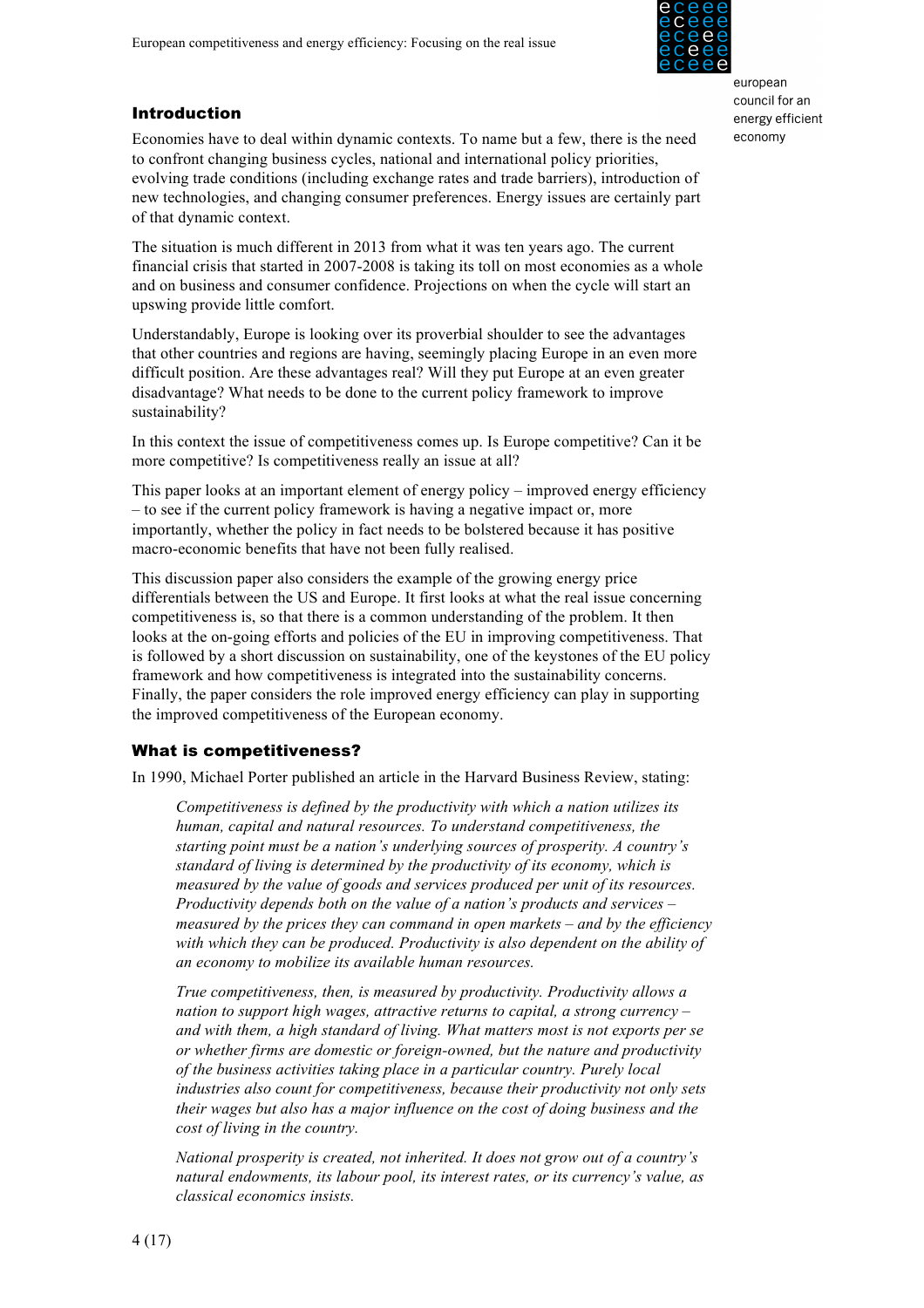

*A nation's competitiveness depends on the capacity of its industry to innovate and upgrade. Companies gain advantage against the world's best competitors because of pressure and challenge. They benefit from having strong domestic rivals, aggressive home-based suppliers, and demanding local customers.*

Since then, his hypothesis, that environmental regulation can trigger innovation, has been thoroughly debated over 20 years and as a result the conditions for its validity have been clarified. The hypothesis is nowadays quoted in two versions. One (weak) says that: "properly designed environmental regulation may spur innovation" and seems to be generally accepted. The other (strong) says that: "environmental regulation often (but not always) leads to an increase in firm competitiveness".<sup>2</sup>

A more sceptical study claims that for the hypothesis to be valid, and actions to produce results, it requires "not only an environmental problem but also some additional market imperfection". With this remark, it is also noted that research on bounded rationality and behavioural economics has shown that in particular decisions that concern energy efficiency represent such situations of imperfect market conditions. The decisions on energy efficiency are complex and the economic agents "employ the use of heuristics to make decisions rather than a strict rigid rule of optimisation".<sup>3</sup>

In the on-going discussion on competitiveness there is much focus on energy prices which risks narrowing down to relevant but not sufficient conditions. The issue for competitiveness of products is the cost of energy and not only the price. Since there are huge opportunities for cost-efficient substitution of energy, the total costs may be reduced by the use of less energy when the prices are higher (as recorded and quoted below). $4$ 

The present focus also covers the fact that competitiveness has two dimensions. One is price competition between homogenous products and the other is quality competition between products with different characteristics. Europe should take aim at quality competition rather than price competition.

In the debate there is also much discussion about the nominal prices of energy and the perceived risks of outsourcing and leakage. Analysis of the full value of conditions for energy supply in different countries shows that European generation has a high quality with low risks for disturbances in supply and is less vulnerable for problems with supply of primary resources. In the ranking made by the World Economic Forum all European countries rank higher than its competitors.

## The concern

While looking at the economy as a whole, there will be increased attention to industry since that is the sector with most of the trade and where the issue of competitiveness is discussed most often.

Table 1 provides a clear indication of the widening gap between the US and selected EU member states in the average natural gas prices paid by industry. Most interesting is to see the change in 2008 and 2009 where prices dropped significantly for US industry. It should be noted that the UK had by far the lowest prices at the turn of the century and remained below US prices until after 2005.

<sup>&</sup>lt;sup>2</sup> The Porter Hypothesis at 20: Can Environmental Regulation Enhance Innovation and Competitiveness? Ambec et.al. http://www.rff.org/documents/RFF-DP-11-01.pdf

<sup>&</sup>lt;sup>3</sup> Environmental policy without costs? A review of the Porter hypothesis. Brännlund and Lundgren. http://www.irere.net/journal.aspx?product=IRERE&doi=101.00000020

<sup>4</sup> European Competitiveness Report 2012, Reaping the Benefits of Globalization (Staff Working Document SWD(2012)299 final).

<sup>&</sup>lt;sup>5</sup> http://www3.weforum.org/docs/WEF\_EN\_NewEnergyArchitecturePerformanceIndex\_Report\_2013.pdf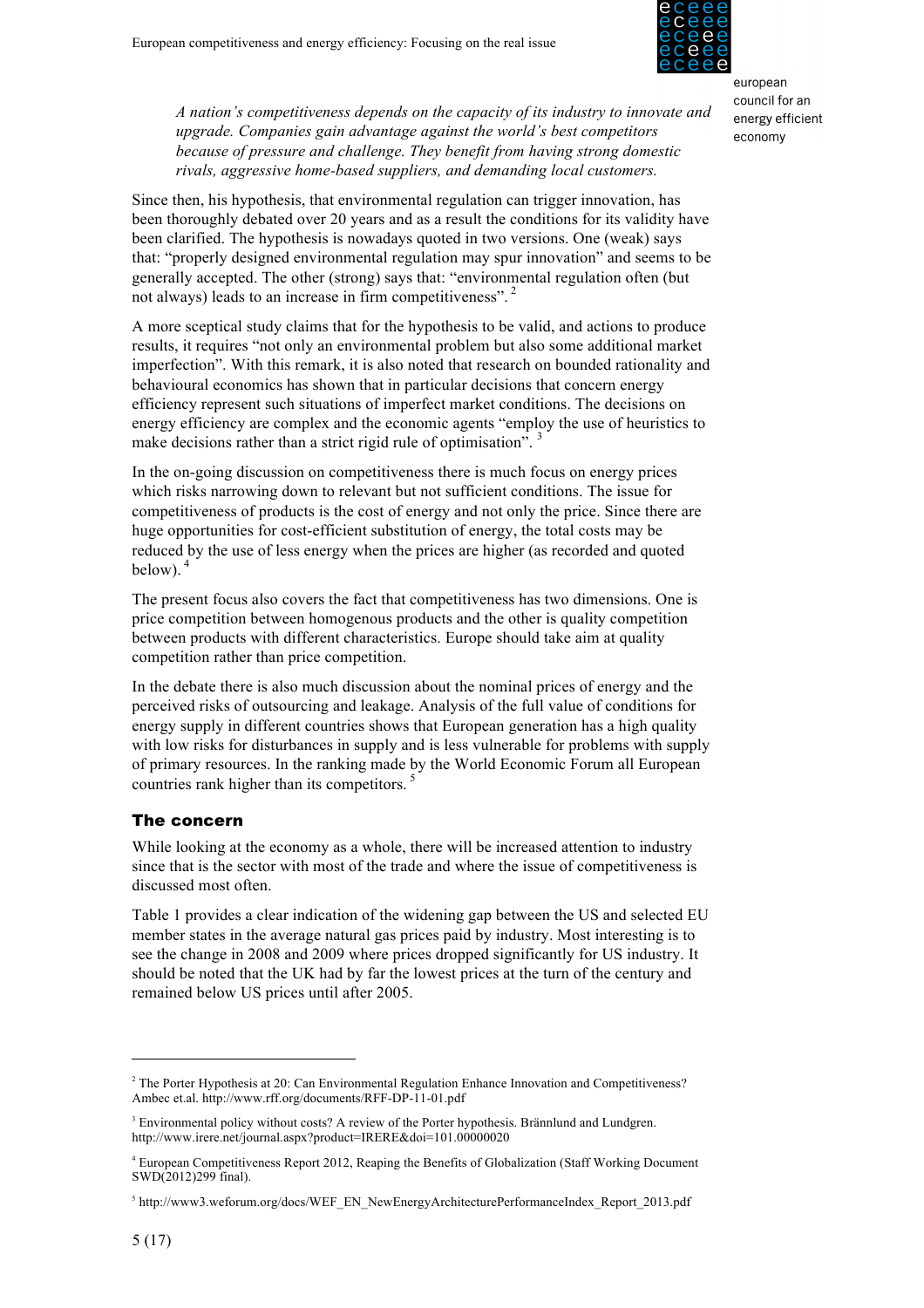

For the US, the price drop was mainly due to the exploitation of domestic natural gas through hydraulic fracturing.

| $\sim$ $\sigma$ $\sim$ |             |       |       |       |       |       |       |       |       |       |       |         |
|------------------------|-------------|-------|-------|-------|-------|-------|-------|-------|-------|-------|-------|---------|
| <b>Country</b>         | <b>2000</b> | 2001  | 2002  | 2003  | 2004  | 2005  | 2006  | 2007  | 2008  | 2009  | 2010  | 2011    |
| <b>US</b>              | 14.70       | 17.08 | 13.28 | 19.24 | 21.67 | 27.97 | 25.97 | 25.26 | 31.93 | 17.59 | 17.83 | 16.96   |
| France                 | 15.31       | 16.95 | 15.69 | 20.79 | 22.54 | 28.39 | 35.44 | 35.61 | 52.22 | 37.75 | 41.67 | 51.52   |
| Germany                | 16.61       |       | 20.25 | 27.54 | 28.65 | 34.25 | 45.10 | 49.53 | 57.21 | 47.76 | 46.56 | 54.37   |
| <b>UK</b>              | 9.00        | 12.07 | 12.59 | 14.15 | 17.43 | 25.69 | 32.98 | 28.63 | 38.35 | 30.36 | 28.27 | 35.51 L |

## *Table 1:* **Natural gas prices for industry in US\$ (avg. price per MWh on a gross calorific value basis)**

*Source: IEA, Natural Gas Information 2012*

Figure 1 provides a visual depiction of the evolution of natural gas prices in the selected countries. The trend shows that the gap is increasing.

*Figure 1:* **Evolution of Natural Gas Prices 2000 – 2011 in Selected Countries (average price per MWh in US\$ on a gross calorific value basis)**



*Source: IEA, Natural Gas Information 2012*

Table 2 shows the use of natural gas in industry in the selected countries. The US has the largest share at 39.8% in 2010 while France had the lowest share at 31.0%. This does not include the natural gas used for power generation.

| Country   | Natural gas in<br>industry TFC | <b>Total Industry</b><br><b>TFC</b> | <b>Share of Natural Gas in</b><br>Industry TFC (%) |
|-----------|--------------------------------|-------------------------------------|----------------------------------------------------|
| US        | 111.31                         | 279.95                              | 39.8                                               |
| France    | 9.09                           | 29.32                               | 31.0                                               |
| Germany   | 19.58                          | 55.14                               | 35.5                                               |
| <b>UK</b> | 9.44                           | 26.45                               | 35.7                                               |

*Table 2:* **Natural gas use in industry in 2010 (Mtoe)**

*Source: IEA, Energy Balances of OECD Countries, 2012*

Some argue that the differences are in part due to hydraulic fracturing in the US but also due to contractual differences in Europe and the US. The US has essentially stopped linking the price of natural gas to the price of oil, while in Europe that has not occurred. Also, there are many more long-term take-or-pay contracts in Europe that add to the costs.

It is important to note that in the temptation to replicate the US experiences of shale-gas exploitation there is a risk of self-deception. In a report from Harvard Kennedy School it is noted that: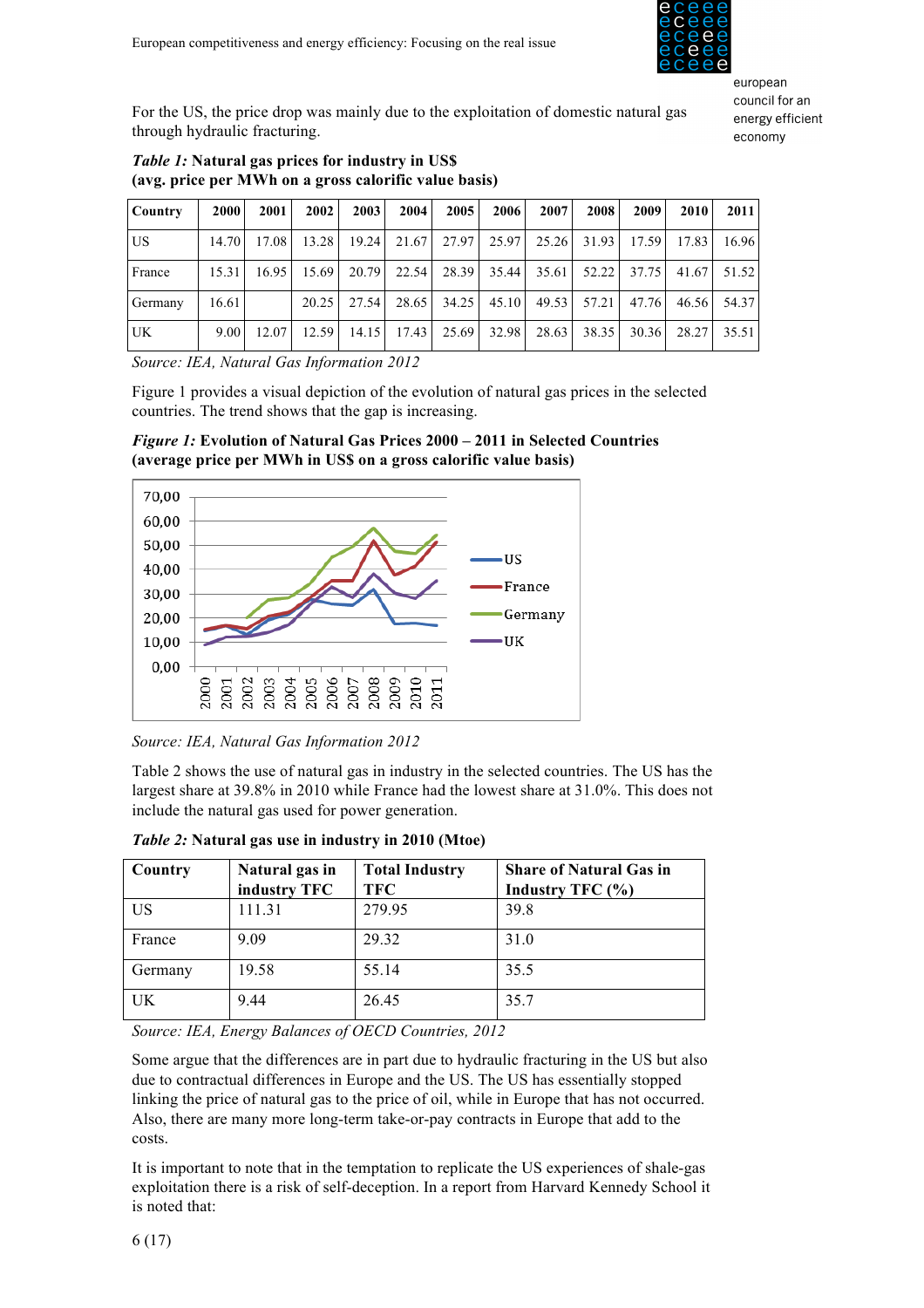

*"The shale/tight oil boom in the United States is not a temporary bubble, but the most important revolution in the oil sector in decades. It will probably trigger worldwide emulation, although the U.S. boom is difficult to be replicated given the unique features of the U.S. oil (and gas) arena." <sup>6</sup>*

The argument that gas prices are detrimental to competitiveness should not be accepted without questioning. Such differences in price exist for many products and materials and do not automatically result in advantages or disadvantages. Higher prices are on the contrary a driver for development not the least when it comes to resource efficiency. A good example of this can be found in Danish industry, which has had the highest natural gas prices in the EU for the past three years, yet maintained through improved energy efficiency a competitive industry and a sound economy<sup>7</sup>.

It is well established that the European economies are operating on a suboptimal level. The waste is estimated to be in the area of double-digit percentages, which means that we should be able to have the same services (light, power, heating and cooling) with 20- 30% and even less energy use, in the short term, and at less cost, just by application of today's available technologies.

This has been well documented in EU-studies in preparation of the 2012 Energy Efficiency Directive, in the IEA World Energy Outlook 2012 and in studies made for the German Ministry of Environment. Buildings, for example, in the medium term are estimated to have an 80% improvement potential, and industry over 50%.<sup>8</sup>

A change towards better utilisation of resources will however not happen overnight since it will require changes in infrastructure and in production processes that are already in place and well-functioning today. Such changes will have to be timed to suitable occasions of renovation, retooling and the like. And even if such changes make economic sense they may be prevented for reasons of decision-making in companies that are not always governed by rationality.

The changes are however of paramount importance to Europe where the capital turnover is comparatively slower than in the new fast-growing economies. These countries can pick-up new technologies that make better use of resources much faster. The old economies may rather soon find themselves in a disadvantageous position from a competitiveness point of view.

What does this mean for the current "dilemma" of improving competitiveness in today's business climate? For this, it is important to start by reviewing what the EU is doing to improve competitiveness and what the EC is saying about today's competitive position.

## EU initiatives to support improved competitiveness

In 2010, the EC published a Communication on An Integrated Industrial Policy for the Globalisation Era: Putting Competitiveness and Sustainability at Centre Stage [COM(2010) 614]. The Industrial Policy Communication was adopted in order to favour a recovery of industrial investments and to reverse the decline in manufacturing's share of EU GDP. The Communication identified four pillars for a reinforced industrial policy:

- 1. Innovation and investment in six priority action areas,
- 2. Access to internal and international markets,
- 3. Access to finance,
- 4. Human capital and skills.

<sup>6</sup> http://belfercenter.ksg.harvard.edu/files/Oil%20-%20The%20Next%20Revolution.pdf

 $^7$  http://epp.eurostat.ec.europa.eu/statistics\_explained/index.php/Electricity\_and\_natural\_gas\_price\_statistics

<sup>8</sup> http://www.iea.org/publications/freepublications/publication/English.pdf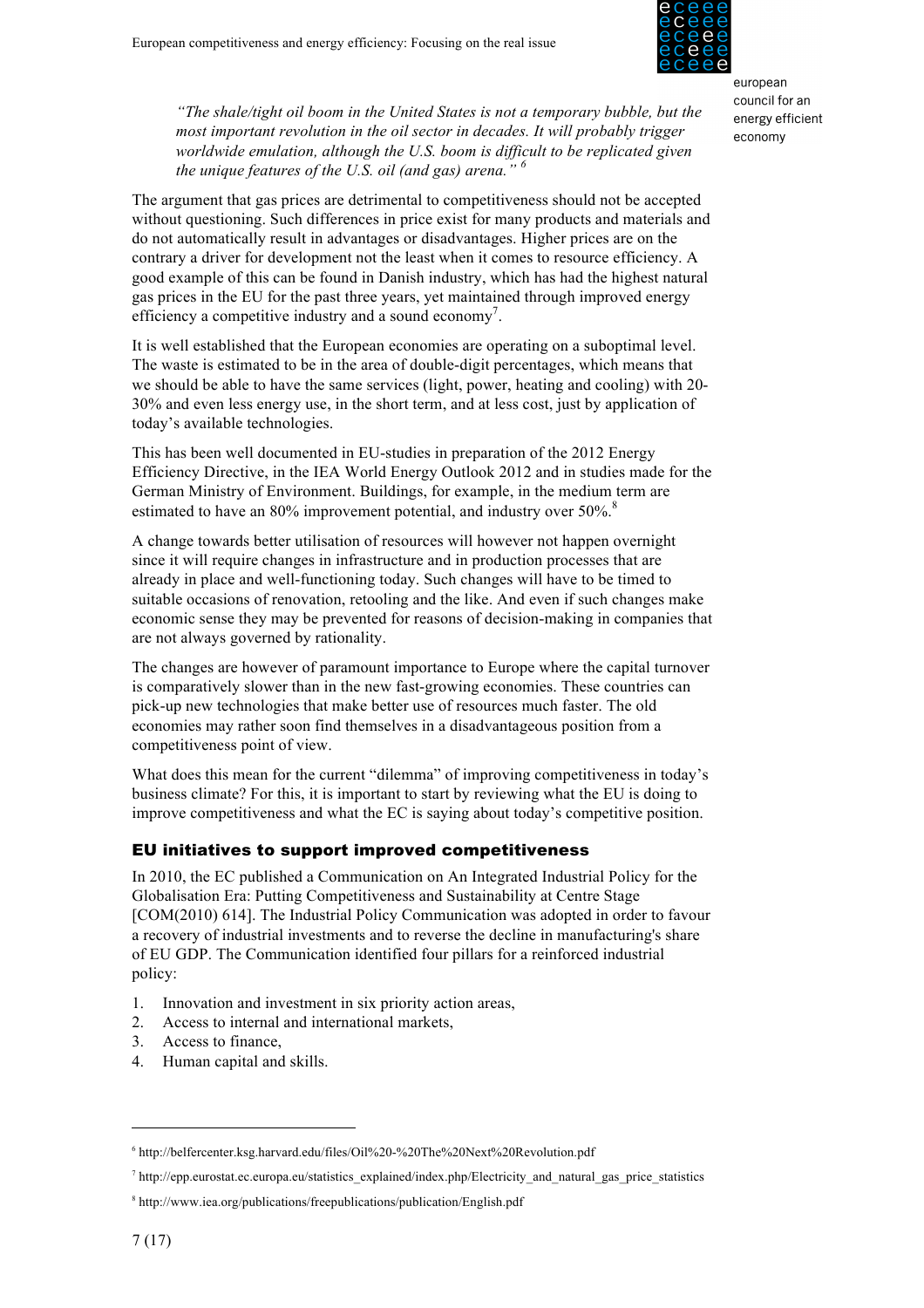

The Communication proposed a "fresh approach to industrial policy that will put the EU economy on a dynamic growth path strengthening EU competitiveness, providing growth and jobs, and enabling the transition to a low-carbon and resource-efficient economy." Importantly, the Communication further stated:

*A vibrant and highly competitive EU manufacturing sector can provide the resources and many of the solutions for the societal challenges facing the EU, such as climate change, health and the ageing population, and the development of a healthy, safe and secure society and thriving social market economy.*

*The necessary transition to a more sustainable, inclusive and resource-efficient economy will have to be supported by both horizontal and sectoral policies at all levels and will require strengthened European governance and social dialogue.*

The fresh approach included:

- Bringing together a horizontal basis and sectoral application.
- The whole value and supply chain must be considered, from access to energy and raw materials to after-sale services and the recycling of materials. And some parts of this chain are bound to be outside Europe; hence it is necessary for all industries to have a 'globalisation reflex'.
- The Commission will regularly report on the EU's and Member States' competitiveness and industrial policies and performance.

The framework included:

- Competitiveness-proofing and implementing smart regulation, and
- Improving access to finance for businesses.

In 2012, the Commission published the European Competitiveness Report 2012, Reaping the Benefits of Globalization (Staff Working Document SWD(2012)299 final). One of the important topics of the report was "energy efficiency as a determinant of export performance." There is detailed analysis on energy efficiency that deserves more attention. However, the main points are: 9

- In Europe, the EU-12 economies improved significantly their initial low levels of energy efficiency and the European Union as a whole reinforced its lead in terms of overall energy efficiency.
- The analysis highlighted the role of the substitution of energy for capital —in the sense of a more energy-efficient technology embodied in capital goods — that was observed over time in almost all countries.
- The overall increase in the relative price of energy is one of its many side effects, often seen as partly due to the increasing energy demand from developing countries. The rise in the price of energy and volatility levels have significant and highly differentiated impacts on the competitiveness of countries, sectors, firms or households.
- For EU countries (as a whole) globalisation appears to also represent additional channels for minimising the negative competitiveness effects of the energy-price increases. Overall, EU countries have been able to export more and at the same reduce significantly the energy embodied in their exports, in particular the proportion of energy that is sourced domestically.
- The analysis covered EU-12, EU-15, US and Japan and showed that energy use per unit of exports declined in European (particularly in EU-12) countries over time in the period 1995-2009.
- As expected, the share of energy content in exports sourced from foreign countries (i.e. energy embodied in intermediate imports) has been rising everywhere.

 $9$  See pp.113-114.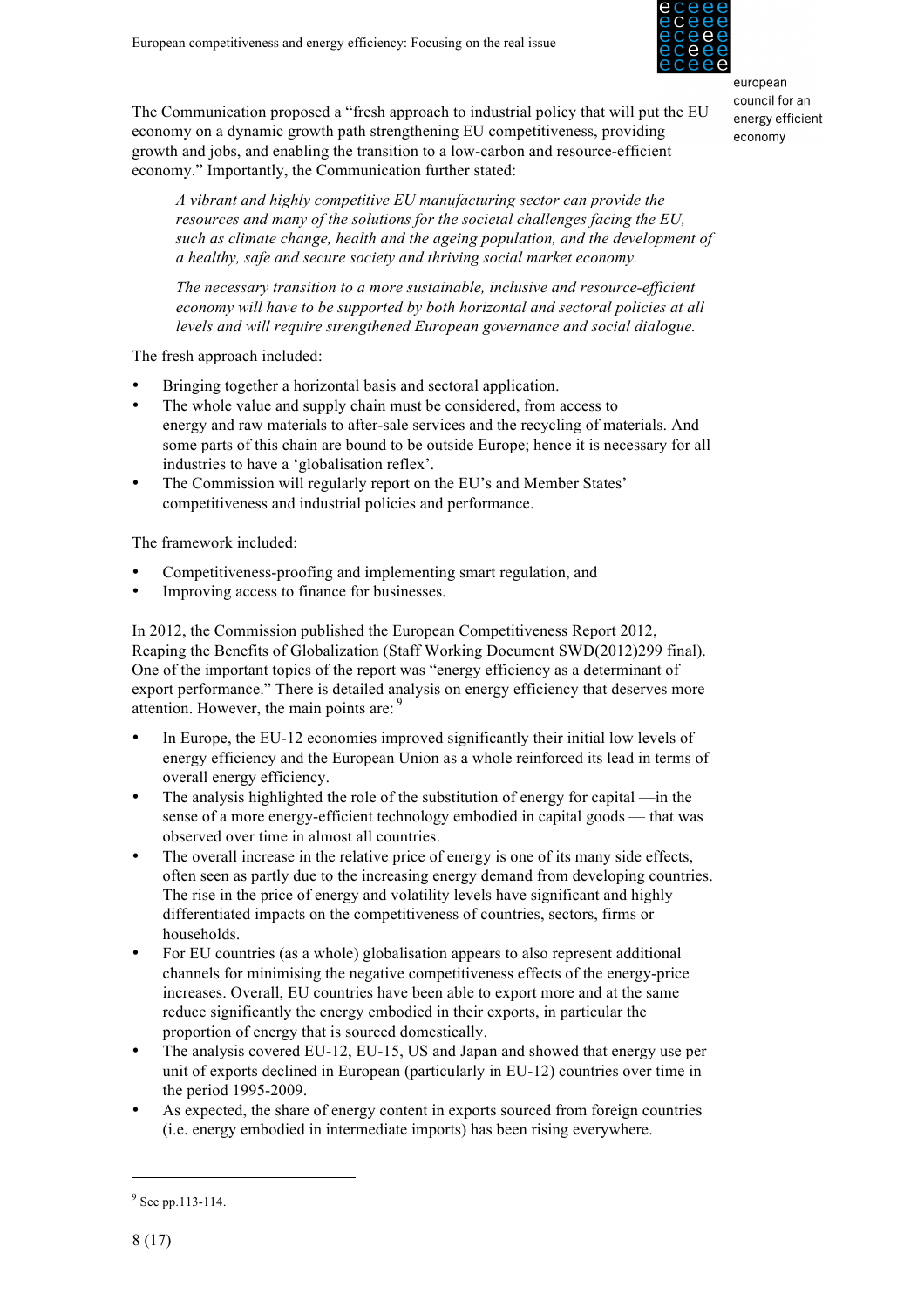- Along with globalisation of production and increasing vertical specialisation, the European economies have overall reduced in relative terms their vulnerability to potential external-competitiveness losses as a result of an increase in the relative price of energy.
- EU firms that introduce[d] new products with energy-saving features tend to be more successful innovators, particularly in the case of manufacturing firms. Controlling for other determinants of innovation success in the market, these ecoinnovators sell more new products (in terms of the firm's total sales) than conventional innovators, which may represent an important competitive advantage.
- EU firms are leading in the growing phenomenon of internationalisation and in cross-border 'eco-investment' in clean and more energy-efficient technologies and products and services, exploiting many business opportunities offered by the global environmental and societal goals and challenges ahead.

This Communication, a staff-working document from DG Enterprise & Industry was very forthright in its support of the benefits of energy efficiency to date.

The March 2011 Energy Efficiency Plan prepared by DG ENER [COM (2011) 109 FINAL] also gave considerable emphasis to energy efficiency's role in improving competitiveness. Some of the important excerpts are:

*About 20%<sup>10</sup> of the EU's primary energy consumption is accounted for by industry. This is the sector where progress in energy efficiency has been greatest (with a 30% improvement in energy intensity over 20 years). Nevertheless, worthwhile energy saving opportunities remain. The Emissions Trading Scheme and the Energy Taxation Directive (including its planned reform) <sup>11</sup> should encourage take-up of some of these opportunities. In addition, obstacles like the lack of information, lack of access to capital, and short term pressures of the business environment should also be addressed. Overcoming these obstacles would reduce energy bills and improve competitiveness. At a time of increasingly scarce energy resources worldwide, expertise in energy efficient processes, technologies<sup>12</sup> and services can also be turned into a new export business, giving a competitive edge to European industries.*

The plan further discussed financing obstacles for SMEs, the need for audits in industry, research & innovation, use of Ecodesign, and the promotion of voluntary agreements. Many of these are in the 2012 Energy Efficiency Directive.

## Competitiveness update

In October 2012, the Commission came out with a Communication entitled A Stronger European Industry for Growth and Economic Recovery, Industrial Policy Communication Update, COM(2012) 582 final, 10.10.2012. It provides some valuable insight as to the state of competitiveness in Europe and putting it in a global context. The following box provides some excerpts:

 $\overline{a}$ 

european council for an energy efficient economy

 $10$  In 2008. See Eurostat, Energy, transport and environment indicators, 2010 edition.

 $11$  Directive 2003/96/EC.

<sup>&</sup>lt;sup>12</sup> See ELECTRA Communication COM(2009) 594.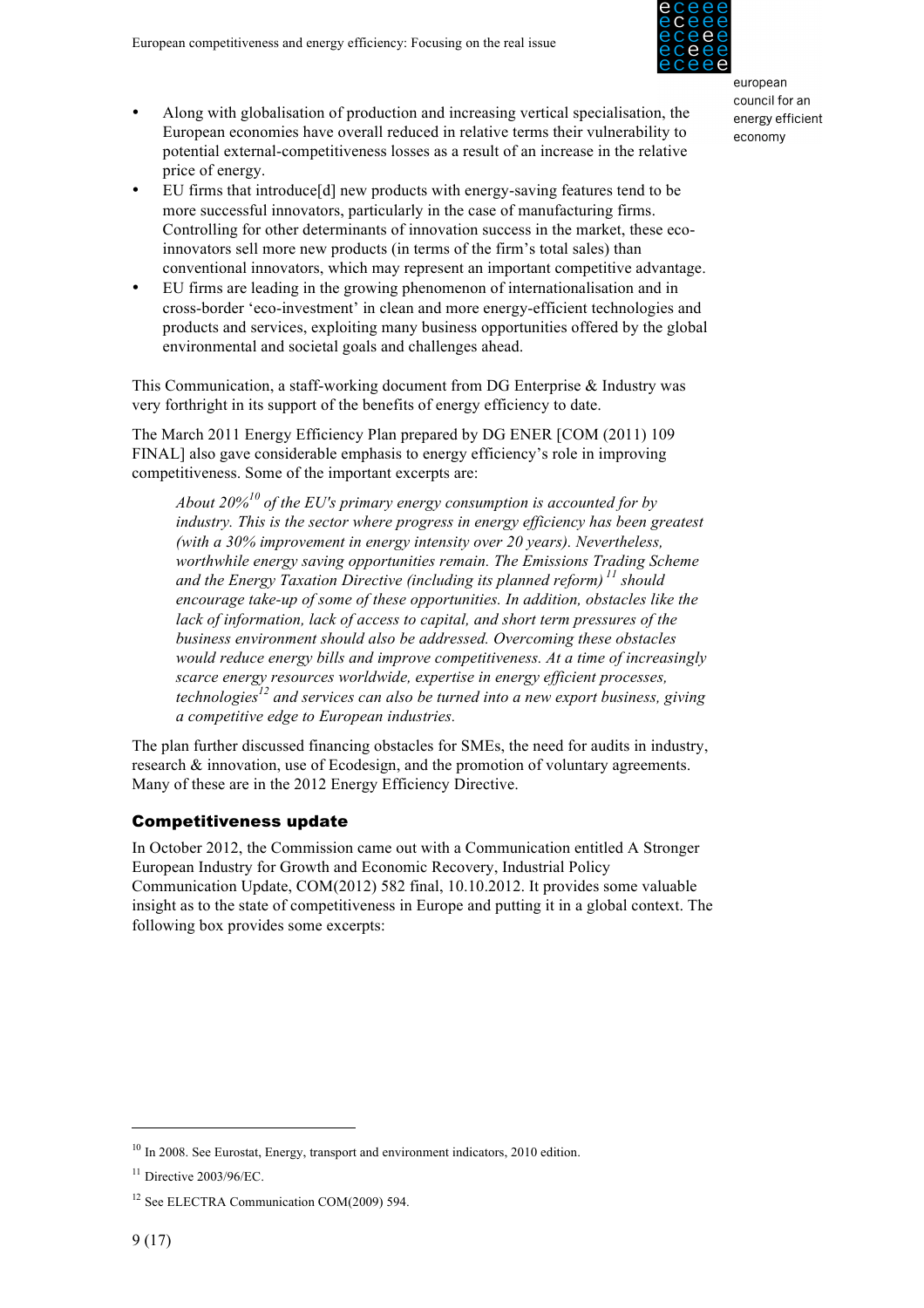

… the continuing economic crisis has put Europe's industry under pressure: production is 10% lower than before the crisis and over 3 million industrial jobs have been lost. Consumer and business confidence are low. Problems in the banking sector make it difficult to access finance. Investments are held back and factories are under pressure to close.

This is happening at a time when the speed of innovation and technological development has put the world on the edge of an industrial break-through.

**Europe needs to reverse the declining role of industry in Europe for the 21st century.** This is the only way to deliver sustainable growth, create high-value jobs and solve the societal challenges that we face. To achieve this, a comprehensive vision is needed, focusing on investment and on innovation, but also mobilising all the levers available at EU level, notably the single *market*, trade policy, *SME policy, competition policy, environmental and research policy in favour or European companies' competitiveness.*

DG Enterprise provides some illustrative analysis of the state of competitiveness in an update published in October  $2012^{13}$ . It is useful to reflect on a few of the highlights. First, the EU's share of world exports has declined between 2006 and 2010 from 17.3% to 16%.

However, for the most part, manufacturing productivity has generally improved, but there is a huge variation across Europe that in a way indicates that it might be dangerous to consider a homogeneous solution to problems with European competitiveness.





Source: Commission staff working document entitled, Industrial Performance<br>
attainment of the into the many of the many of the into the second them in the second them in the second them i *Scoreboard and Member States' Competitiveness Performance and Policies, 2012 Edition, SWD(2012) 298, p. 9*

It is important to reflect on how important manufacturing and construction are to EU economies since this further illustrates that some countries where construction has a low percentage could conceivably benefit more from energy efficiency measures.

 $\overline{a}$ 

…

<sup>&</sup>lt;sup>13</sup> Commission staff working document, Industrial Performance Scoreboard and Member States' Competitiveness Performance and Policies, 2012 Edition, SWD(2012) 298.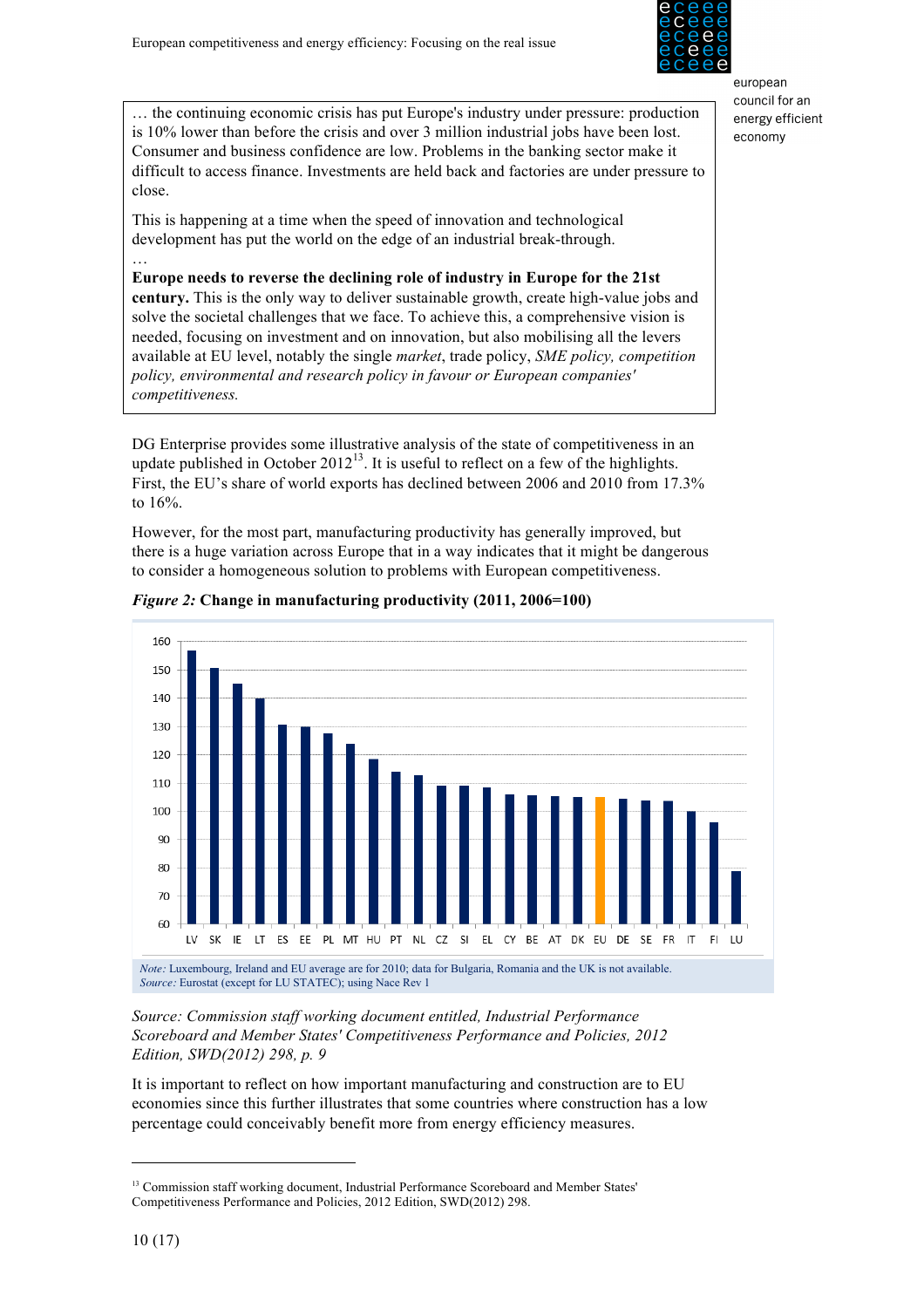

european council for an

## *Figure 3:* Manufacturing and construction in Member State economies (as % of GDP at factor cost: 2011). **GDP at factor cost: 2011) cost; 2011)**



*Source: Commission staff working document entitled, Industrial Performance*  Scoreboard and Member States' Competitiveness Performance and Policies, 2012 *Edition SWD(2012) 298, p. 8*

DG Enterprise also provides a monthly update on the state of competitiveness. It is useful to consider some of the latest results from the March report<sup>14</sup>:

- The latest figures for the last quarter of 2012 confirm a second dip for manufacturing during this crisis;
- The contribution of manufacturing to EU GDP at the end of 2012 was 15.2%, 0.4 percentage points below the 15.6% reached at the end of 2011;
- The seasonally adjusted manufacturing output in January 2013 was some 2.8% lower than a year ago;
- Over November 2012 and January 2013, manufacturing production is 12.4% lower than it was in the first quarter of 2008;
- The contribution of manufacturing to the EU GDP is slightly farther away from the 20% of GDP; and
- In the last quarter of 2012, the EU27 share of manufacturing in total value added fell to 15.2%, 0.1 pp. less than in the previous quarter.

The important issue, however, is whether Europe as a whole is different and worse off than competitors throughout the world. Internally, within the European Union, there are large differences amongst countries and there is not one single measurement that could explain if one country or region lags behind.

Comparison of the output gap (the difference between potential and actual economic output), however, indicates that on average Europe is not very different from the  $US<sup>15</sup>$ . The gap rather shows that many of these countries could catch up quickly by engaging idle resources and spare capacity when recovering.

<sup>&</sup>lt;sup>14</sup> EC, Industrial policy indicators and analysis, March 2013.

<sup>&</sup>lt;sup>15</sup> Have the advanced economies suffered a permanent loss of output? Oxford Economics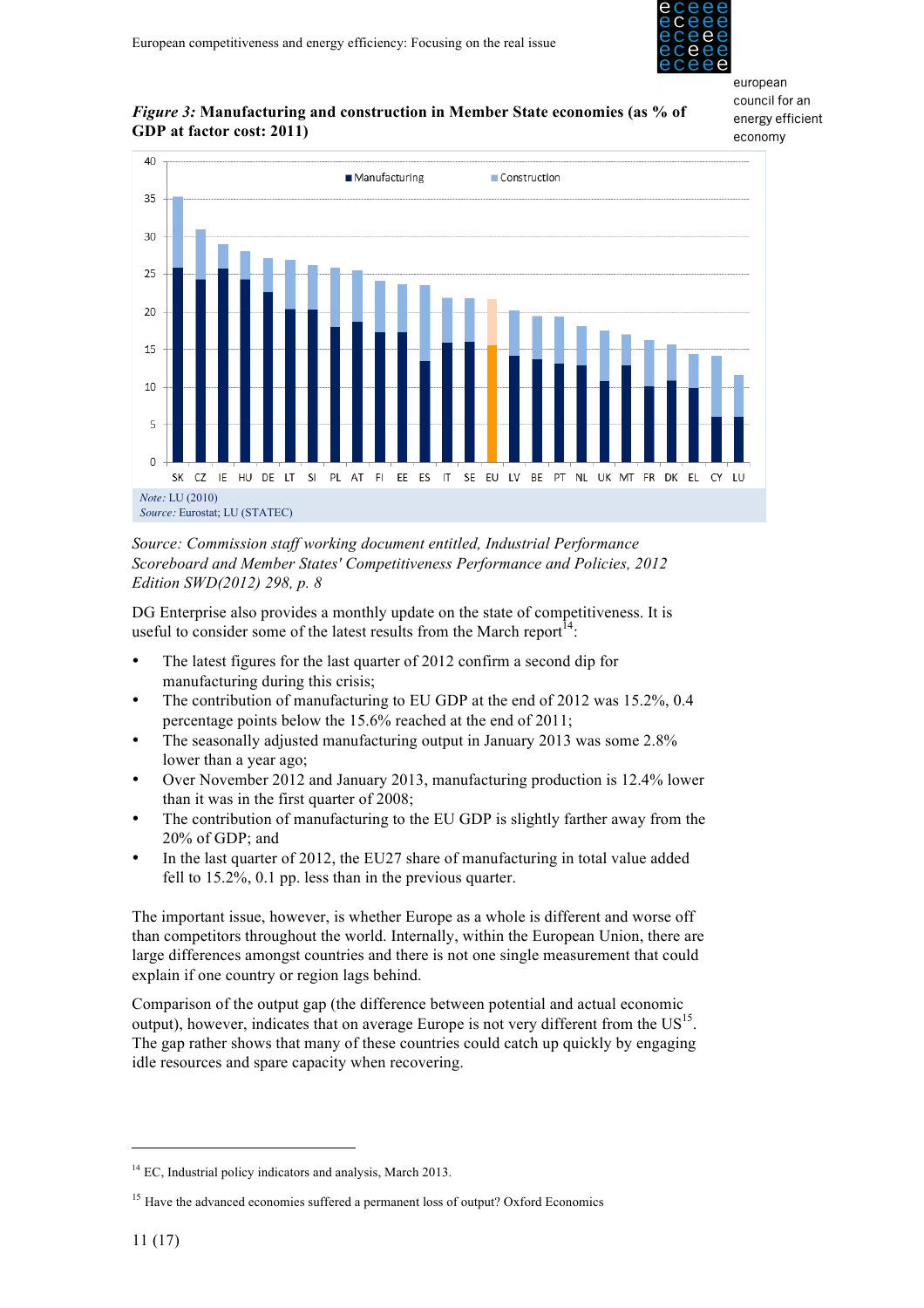

## *Figure 4:* **Output gap in 2011**



Source: Oxford Economics, Economic Outlook

The overall results are not encouraging but the excerpt from the Commission Communication gives encouragement for the need for a comprehensive vision. Improved energy efficiency with its innovative technologies and techniques should certainly be part of that comprehensive vision.

A study from McKinsey gives evidence to that energy efficiency could be the horse to put before the wagon on the road to recovery of economies and employment.<sup>16</sup>

#### *Figure 5:* **Increasing energy efficiency promises up to €37 billion of annual investment between 2010 and 2030 investment between 2010 and 2030 I** igure 3. Increasing energy efficiency promises up to €37 billion of a

| Levers             |                                      | <b>Potential energy</b><br>savings, 2030<br>QBTU <sup>1</sup> | <b>Carbon, 2030</b><br>$M2CO3e2$ | Annual investment,<br>2010-30<br>Constant 2010 $\in$ billion |
|--------------------|--------------------------------------|---------------------------------------------------------------|----------------------------------|--------------------------------------------------------------|
| <b>Commercial</b>  | Lighting, appliances,<br>electronics | 0.5                                                           | 44                               | 3.2                                                          |
|                    | Building efficiency,<br>new build    | 0.3                                                           | 23                               | 4.0                                                          |
|                    | Building efficiency,<br>retrofit     | 1.0                                                           | 87                               | 1.8                                                          |
| <b>Residential</b> | Lighting, appliances,<br>electronics | 0.3                                                           | 24                               | 0.6                                                          |
|                    | Building efficiency,<br>new build    | 0.6                                                           | 41                               | 5.0                                                          |
|                    | Building efficiency,<br>retrofit     | 2.7                                                           | 189                              | 22.0                                                         |
| <b>Total</b>       |                                      | 5.4                                                           | 408                              | 36.5                                                         |

1 Quadrillion British thermal unit

2 Metric tonne of carbon dioxide equivalent.

NOTE: Assumes \$/€ exchange rate of 1.25. Numbers may not sum due to rounding.

SOURCE: Global Greenhouse Gas Abatement Cost Curve v3.0; McKinsey Global Institute analysis

*Source: McKinsey Global Institute, Investing in growth: Europe's next challenge, December 2012, p. 36*

<sup>16</sup> McKinsey Global Institute, Investing in growth: Europe's next challenge, December 2012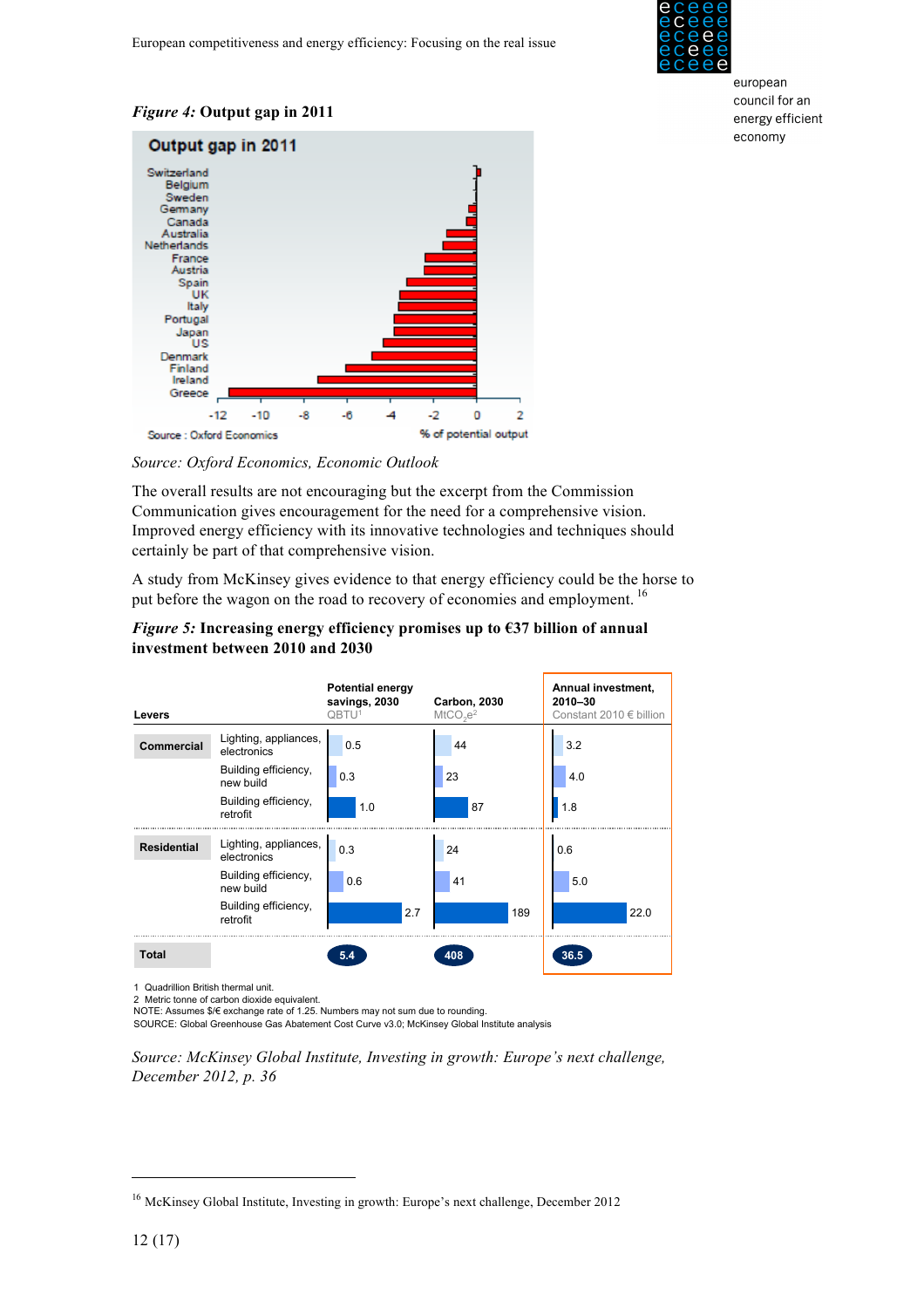

## Why improved energy efficiency is a winner

One of the reasons energy efficiency is so complex is that it does not only provide the lower (life-cycle-) cost, but also several other, more or less intangible, benefits that have a value, even if it is not always easy to calculate and put into a rigid rule of optimisation.

It might however be useful to consider these multiple benefits in some detail when considering how the competitive edge should be "honed". The IEA has provided a typology based upon levels where the benefits could be noticed and accounted for.<sup>17</sup> A qualifier for these could be to map also the nature of the benefit for the actors/agents concerned. This for two reasons:

- 1. It would be possible to connect the promotion of energy efficiency to other policyareas and form "alliances" in pushing for changes.
- 2. It would be useful in order to find the target groups that have a "consumer" interest of the change and that may pull new products/solutions into the market place.

## *Table 3:* **Excerpt from IEA "Spreading the Net: the Multiple Benefits of Energy Efficiency Improvements" (table 2)**

| <b>BENEFITS</b>  |                                                | Level at which outcome takes effect |                 |               |  |  |  |
|------------------|------------------------------------------------|-------------------------------------|-----------------|---------------|--|--|--|
|                  |                                                | Individual                          | <b>National</b> | International |  |  |  |
| Social           | Health                                         | X                                   | X               |               |  |  |  |
|                  | Energy affordability                           | X                                   |                 |               |  |  |  |
|                  | Energy access                                  | X                                   | X               |               |  |  |  |
|                  | Development                                    |                                     | X               | X             |  |  |  |
|                  | Job creation                                   | X                                   | X               |               |  |  |  |
| Economic         | Asset values                                   | X                                   | X               |               |  |  |  |
|                  | Disposable income                              | X                                   | X               |               |  |  |  |
|                  | Industrial productivity                        | X                                   | X               |               |  |  |  |
|                  | Energy provider benefits and<br>infrastructure | X                                   | X               |               |  |  |  |
|                  | Energy prices                                  |                                     | X               | X             |  |  |  |
|                  | Public budgets                                 |                                     | X               | X             |  |  |  |
|                  | Energy security                                |                                     | X               |               |  |  |  |
|                  | Macro-economic effects                         |                                     | X               |               |  |  |  |
| Environ-<br>ment | Greenhouse gas emissions                       |                                     | X               | X             |  |  |  |
|                  | Resource management                            | X                                   | X               | X             |  |  |  |
|                  | Air/water pollutants                           | X                                   | X               |               |  |  |  |

*Source: Spreading the Net: the Multiple Benefits of Energy Efficiency Improvements*

## Competing for customer favour (USP vs. UBR)

The traditional model for marketing and selling has been to define the Unique Selling Proposition, or USP, of a product. Designing of policies for industrial development and competitiveness naturally has the same perspective. The issue is to find innovative products that can open up new markets – "to innovate and upgrade" – as Michael Porter said.  $18$ 

<sup>&</sup>lt;sup>17</sup> Spreading the Net: the Multiple Benefits of Energy Efficiency Improvements. http://www.iea.org/publications/insights/name,26319,en.html

<sup>&</sup>lt;sup>18</sup> Michael Porter, The Competitive Advantage of Nations, Harvard Business Review, March-April 1990.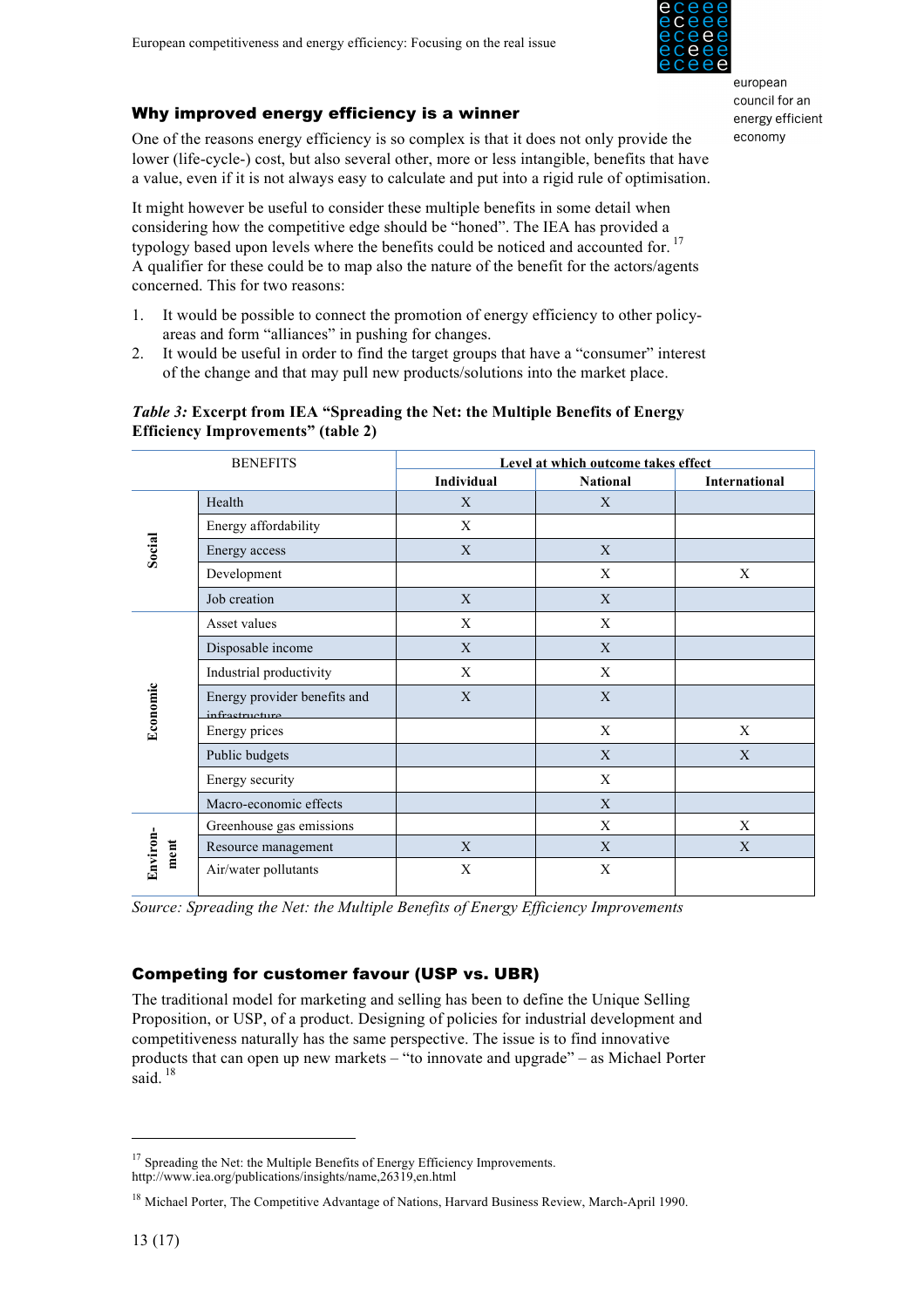

Implementing such policies should, however, focus first to use of the leverage from "niche markets" that can mobilise forces to articulate the features and need for new products and amplify the demand. Lately this has shifted focus for relations on the market to put more emphasis on UBR, the Unique Buying Reason, i.e. the customer's perspective. <sup>19</sup>

Technology Procurement is a tool that is built on the concept of using the force of the buyers/users/consumers to both define the performance of new technologies and disseminate these products to the essential forerunners on the markets, sometimes known as early adopters. The EC has made recommendations on how the technology procurement can be staged and used.<sup>20</sup> Actually the first  $A+$  refrigerator was a result of joint European procurement!

There are also other experiences, with distinct European involvement and leadership, in joint technology procurement of, for example, the markets first heat pump equipped tumble dryers, energy efficient copying machines, super-efficient electric motors and LED for traffic control.<sup>21</sup>

The method has been used also in, for example, the USA and in private initiatives such as the X-prize. In several of them the consumer perspective has however been suppressed and the project have more the character of technology competitions with little respect for developing a market for the results.

## Industry and jobs

Parts of industry sometimes want to refute the Porter hypothesis and claim that either the market is already well functioning and rational decisions are made, or that government cannot know what the future market needs.

It is well understood that many decisions both for the use of energy and for the innovation of products are not based on rational calculations. Research in behavioural economics has shown that decisions are much more complex than any calculation can capture, but more often not rational.<sup>22</sup> Applied research has also shown that many companies do not even have the necessary internal organisation to be rational.  $^{23}$  The recent Energy Efficiency Directive, EED, will form a base to improve this as well as it could serve as a start for industry to be customers in procurement as described above.

And it is correct that the government cannot know the future markets, but it can certainly stage procurements by gathering sufficient and relevant user interest and act as a catalyst for them when they describe what they want. There are important companies having fruitful dialogue with government about their strategies to stay in the forefront of the market<sup>24</sup>

Energy efficiency improvements are the only proven method to secure existing jobs today by keeping energy costs under control, but will also create new jobs both for

<sup>&</sup>lt;sup>19</sup> Zaidi (2011-2012). Green Marketing. From usp to ubr. Thesis

<sup>(</sup>http://ebookbrowse.com/gdoc.php?id=375768497&url=777ea0f9faba19ce6cb250d4b4220ff4)

<sup>&</sup>lt;sup>20</sup> Developing procurement practices favourable to R&D and innovation. http://ec.europa.eu/invest-inresearch/pdf/download\_en/edited\_report\_18112005\_on\_public\_procurement\_for\_research\_and\_innovation.p df

<sup>&</sup>lt;sup>21</sup> See about methods and examples in: Success Stories from the IEA DSM Technology Procurement Program" http://archive.iea-shc.org/publications/downloads/success2.pdf

<sup>&</sup>lt;sup>22</sup> Maps for Bounded Rationality: Psycholgy for Behavioral Economics. Daniel Kahneman. http://www.econ.tuwien.ac.at/lotto/papers/Kahneman2.pdf

<sup>&</sup>lt;sup>23</sup> See e.g. "Exploring energy management in the Swedish pulp and paper industry." Patrik Thollander. Eceee proceedings 2009 and "Investment in energy efficiency: Do the characteristics of investments matter?" Catherine Cooremans. Eceee proceedings 2011.

<sup>&</sup>lt;sup>24</sup> Some of them apostrophed or presenting at the eceee workshop on Eco-design and innovation http://www.eceee.org/eceee\_events/seminar-ecodesign-and-innovation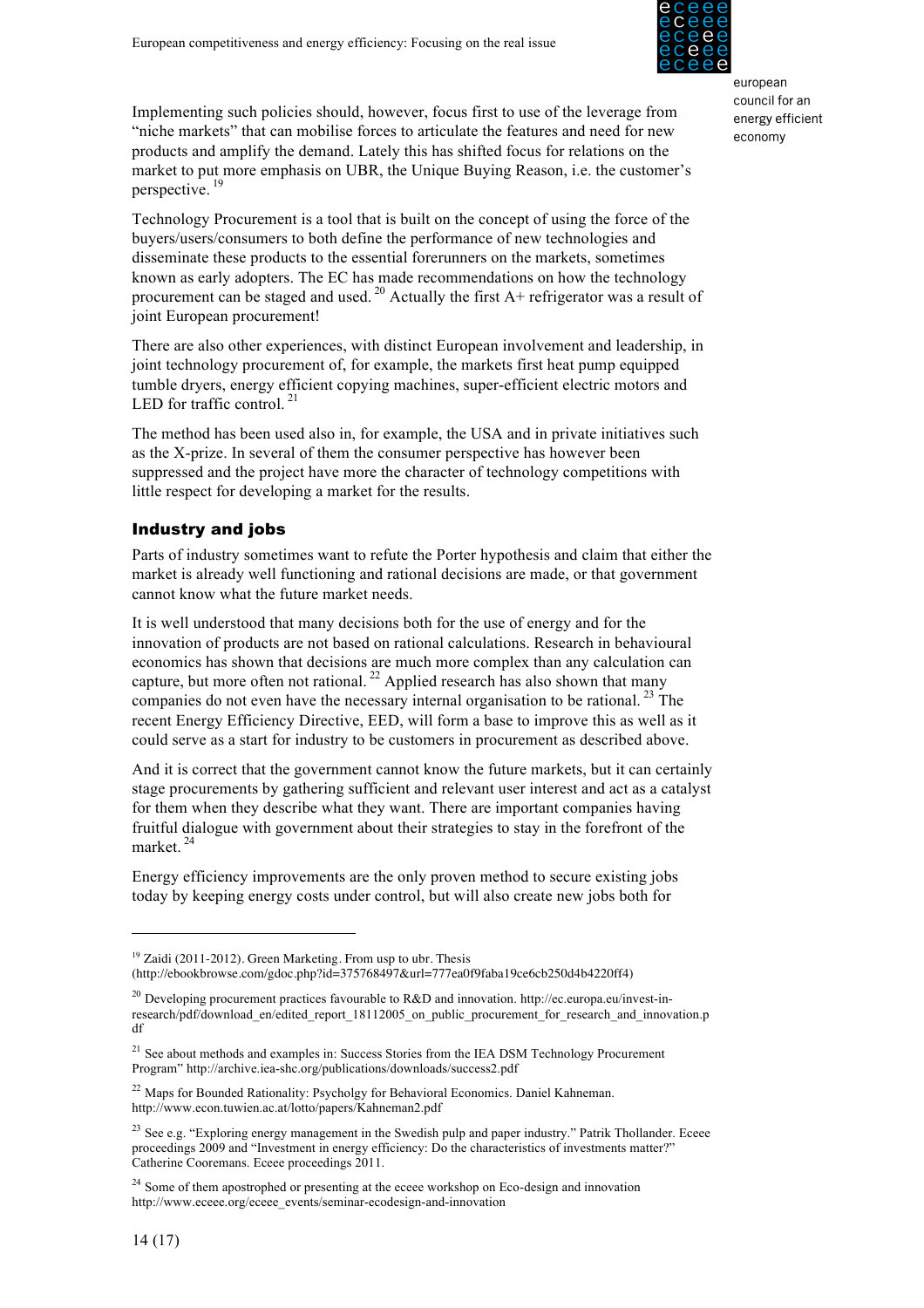

achieving energy efficiency and for developing new (greener) industries with new (greener) products.

The above refer only to competitiveness in business. There is a growing body of literature that shows that improved energy efficiency also brings significant benefits to the buildings and transport sectors. With those benefits, Europe as a whole becomes more resilient, sustainable and, yes, competitive.

## Where we are now in improving energy efficiency

Traditionally, the European Union has not implemented many policies to directly promote energy efficiency in industry. The Emissions Trading System is to have an impact but it has been minimal to date. Essentially, there was a belief that price signals for emission allowances would give industry enough motivation to improve energy efficiency and to a certain extent, it has worked. Member States have been more active through voluntary agreements, carbon levies, carbon taxes, promotion of energy audits and energy management systems.

It must also be remembered that the ETS is not really designed to reduce GHG through the price signals, but only to allocate the undertaking of measures to those who can do it most cost-effectively. The reductions are the result of the capping made by the annual 1.74% allowance reduction factor.

Following the March 2011 Energy Efficiency Plan, the 2012 EED includes some elements that will promote energy efficiency in industry. First, there are mandatory audits for large industry. These are to be done on a regular basis. There is no requirement to actually invest in the recommendations, but it is an important awareness tool that should lead to benefits. There is promotion of energy management systems for SMEs. It will be important how this is implemented by member states. This could also be supported by the European Investment Bank, in particular, which knows it must do more to support SMEs. The EED also supports the expanded role of energy service companies, which would be an important first step in development of more relevant business models where focus would be on the services that energy provides rather than on energy itself. The EED also gives considerable attention to targets and the importance of meeting the 2020 energy savings objectives.

There are some concerns about the relationship between ETS and improved energy efficiency. At the end of March, the Commission published a Green Paper on a 2030 framework for climate and energy policies and the following excerpt (from page 7) reflects some of the friction within the policy community.

*There are obvious synergies but there are also potential trade-offs. For example, more than anticipated energy savings and greater than expected renewable energy production can lower the carbon price by weakening the demand for emission allowances in the ETS. This in turn can weaken the price signal of the ETS for innovation and investments in efficiency and the deployment of lowcarbon technologies whilst not affecting attainment of the overall GHG reduction target.*

Fortunately, the Commission currently has a consultation on the Green Paper, allowing all interested parties to provide their views on how Europe should move forward on this issue.

It is also important to realise that industry is coming together more than before to try to find common solutions. In 2011, eceee began an industrial energy efficiency summer study<sup>25</sup> and the reaction by industry and analysts was overwhelming. In recent years there have been new organisations such as the Institute of Industrial Productivity<sup>26</sup> and

<sup>25</sup> http://www.eceee.org/industry/

<sup>26</sup> http://iipnetwork.org/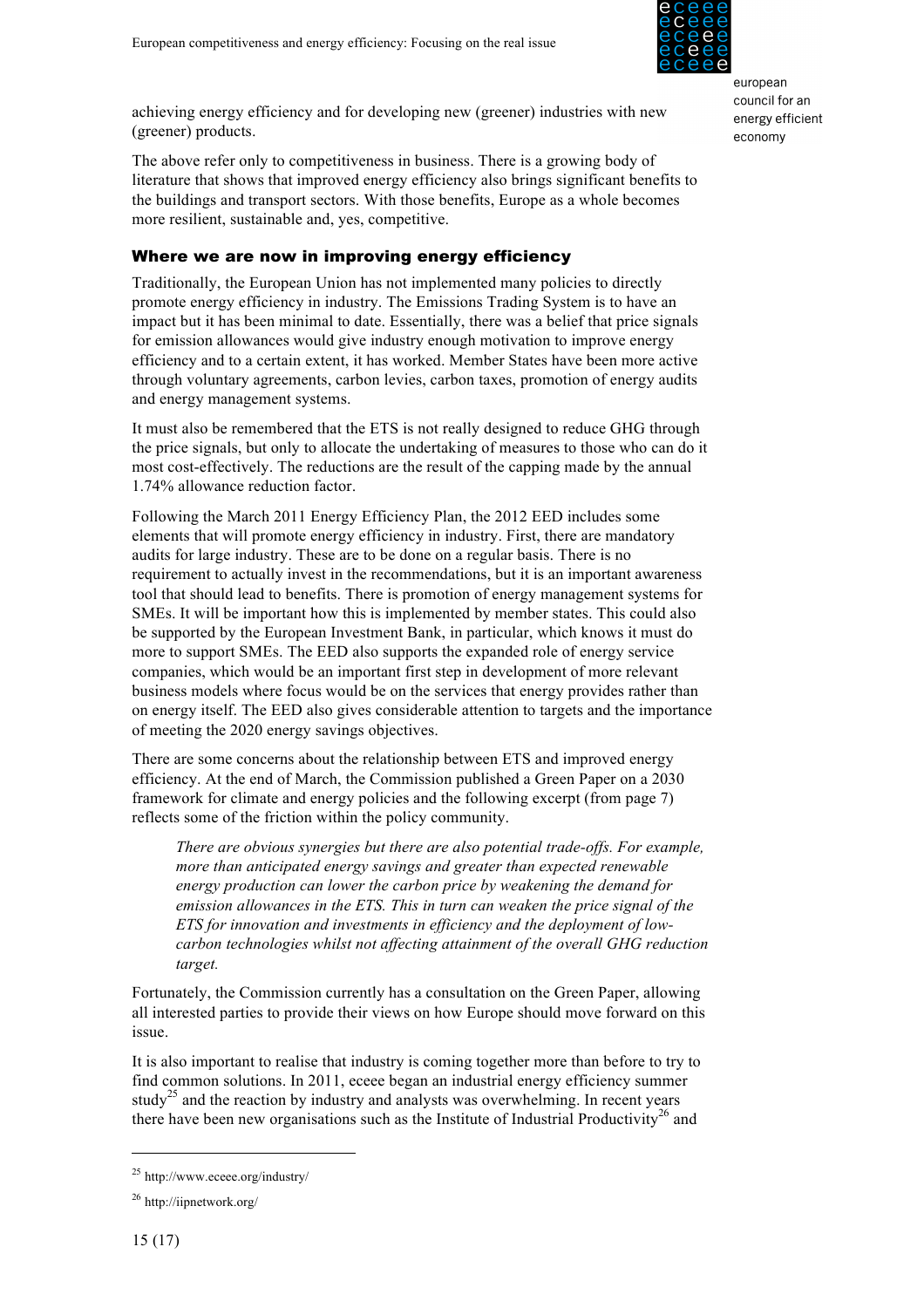

Energy Efficiency in Industrial Processes<sup>27</sup> that have built large constituencies to find common ground. While impossible to quantify, their impact is growing.

## Final remarks

There is still much that is not known. While US natural gas prices have diverged from European prices, there has often been a big gap in consumer prices because of taxes and related government policies. Is European industry being held back? DG Enterprise in its monitoring reports gives no indication that it is a serious concern. This must be explored more.

Consumer energy prices have an impact and not only in the industrial sector and more needs to be known. Oil prices have climbed significantly in the past decade and that rise is considered to have been one factor in the start of the financial crisis. The IMF, however, also believes that prices must also be considered in relation to subsidies that many countries are providing to either improve competitiveness or protect the vulnerable. More needs to be done in this area and it is welcome that there is the Global Subsidies Initiative<sup>28</sup> and activity by the IEA and OECD<sup>29</sup>.

The analysis by DG Enterprise in its 2012 report provides considerable evidence of the important role that energy efficiency is playing in ensuring European business is more competitive.

While there are not many EU-wide initiatives to promote energy efficiency in industry, it is essential that those efforts do not lose any momentum. Mandatory audits have to be considered a first step. There has to be more analysis on whether industry is struggling to finance those recommendations. There is nothing conclusive to date. Private investment funds, pension funds and industry efforts such as Siemens Financial Services show that there is adequate funding. There could be problems on due diligence, confidence in the technologies and managing risk.

The current financial crisis has created a lot of confusion and anxiety. As shown, business confidence is still dropping. There is a reluctance to take chances. Is investing in energy efficiency "taking a chance?"

Separately, there are many initiatives in other sectors – buildings and transport – that are improving the overall energy performance of those sectors and bringing significant macro-economic benefits.

It should be noted why hydraulic fracturing means so much to the United States. It is more than lower consumer prices that lower the costs of production for business. From an energy policy perspective, the increased domestic production has significantly reduced imports, giving the US a major energy security boost. This was highlighted in the IEA's WEO 2012. This also allows the US to consider energy exports. It has already agreed to sell natural gas to the UK in coming years. This was unheard of in recent decades.

From a climate change perspective, the switch from coal to natural gas in power generation has significantly lowered GHG emissions. While the US has few international obligations to reduce GHG emissions, the reduction has been noted internationally.

Moving forward there are several issues that need further discussion and/or analysis

• There is the need to do a much more in-depth analysis of US, Asian and European industry, looking at specific factors of production, to see if there are major differences that are putting Europe at a disadvantage.

 $^{27}$  http://www.ee-ip.org/

<sup>28</sup> http://www.iisd.org/gsi/

<sup>29</sup> http://www.oecd.org/site/tadffss/